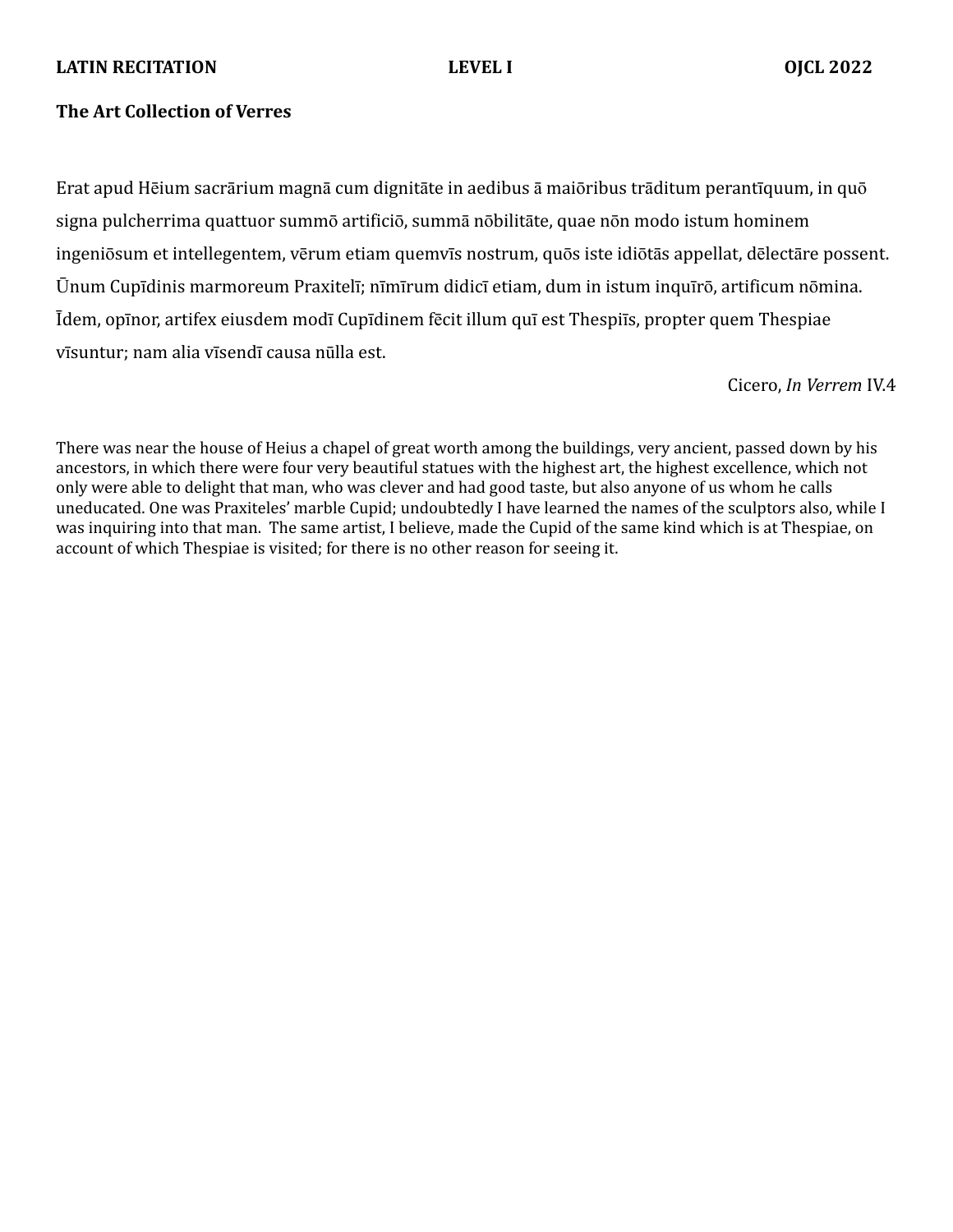## **LATIN RECITATION LEVEL II OJCL 2022**

## **Cicero Informs the People of Catiline's Departure**

Tandem aliquandō, Quirītēs, L. Catilīnam furentem audāciā, scelus anhēlantem, pestem patriae nefāriē mōlientem, vōbīs atque huic urbī ferrō flammāque minitantem ex urbe vel ēiēcimus vel ēmīsimus vel ipsum ēgredientem verbīs prōsecūtī sumus. Abiit, excessit, ēvāsit, ērūpit. Nūlla iam perniciēs ā mōnstrō illō atque prōdigiō moenibus ipsīs intrā moenia comparābitur. Atque hunc quidem ūnum huius bellī domesticī ducem sine contrōversiā vīcimus. Nōn enim iam inter latera nostra sīca illa versābitur, nōn in campō, nōn in forō, nōn in cūriā, nōn dēnique intrā domesticōs parietēs pertimēscēmus. Locō ille mōtus est, cum est ex urbe dēpulsus. Palam iam cum hoste nūllō impediente bellum iūstum gerēmus.

# Cicero, *In Catīlinam* II, 1

Finally now, Quirites, we have thrown out from the city, or sent out, or pursued with our words Lucius Catiline as he himself was leaving, raging with boldness, breathing out wickedness, abominably contriving ruin for the country, threatening with sword and fire for you all and this city. He has gone, he left, he escaped, he has burst out. Now no ruin will be prepared for these walls within these walls by that monster and misbegotten creature. And we have defeated this one leader of this domestic war without controversy. Indeed that dagger will no longer be twisted among our sides, we will not become afraid in the Campus Martius, not in the forum, not in the senate house, finally not within our domestic walls. That man has been moved from the place, when he was driven from the city. Now openly we will wage a justified war with the enemy, with no one hindering.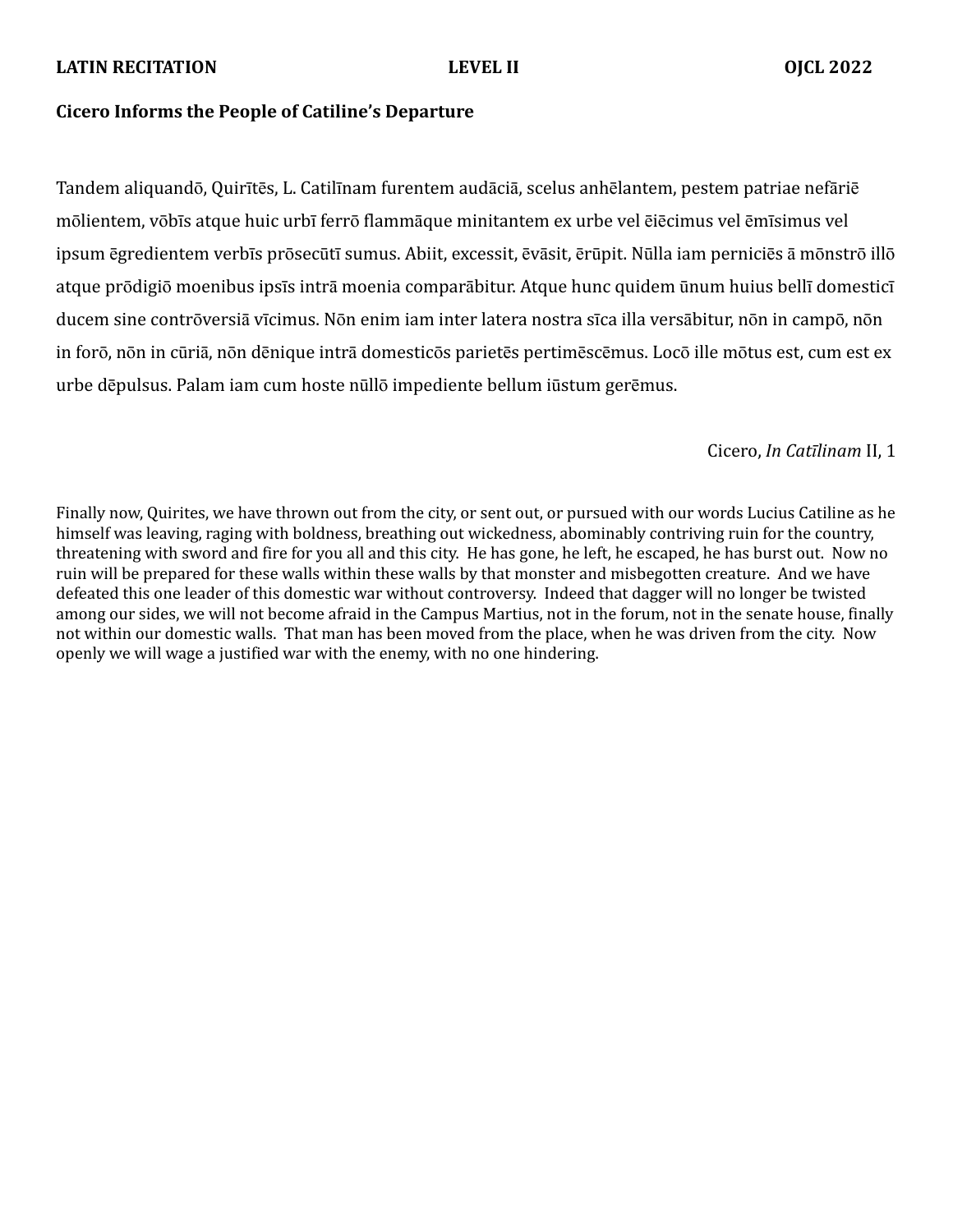# **LATIN RECITATION PROSE OJCL 2022 Pliny Goes Hunting**

Rīdēbis, et licet rīdeās. Ego, ille quem nōstī, aprōs trēs et quidem pulcherrimōs cēpī. "Ipse?" inquis. Ipse; nōn tamen ut omnīnō ab inertiā meā et quiētē discēderem. Ad rētia sedēbam; erat in proximō nōn vēnābulum aut lancea, sed stilus et pugillārēs; meditābar aliquid ēnotābamque, ut sī manūs vacuās, plēnās tamen cērās reportārem. Nōn est quod contemnās hoc studendī genus; mīrum est ut animus agitātiōne mōtūque corporis excitētur; iam undique silvae et sōlitūdō ipsumque illud silentium quod vēnātiōnī datur, magna cōgitātiōnis incitāmenta sunt. Proinde cum vēnābere, licēbit auctōre mē ut pānārium et lagunculam sīc etiam pugillārēs ferās: experiēris nōn Diānam magis montibus quam Minervam inerrāre. Valē.

## Pliny, *Epistulae*, I. 6

You will laugh, and it is permitted that you laugh. I, that person whom you know, took three indeed beautiful wild boars. "Yourself?" you ask. Myself; not however that I left completely from my laziness and rest. I was sitting at the nets; there was not a hunting spear or a dart nearby, but a stylus and writing tablets. I was thinking about something and I was taking notes, so that I would nevertheless bring back full tablets, if empty hands. This kind of studying is not that which you should disregard; it is wonderful that the mind might be stirred by the motion and movement of the body; now on all sides the woods and solitude and that silence itself which is given to hunting, are great inducements of thinking. Therefore when you hunt, it will be permitted by my suggestion that you take a bread basket and a little bottle as well as writing tablets: you will discover that Diana does not wander more in the mountains than Minerva. Goodbye.